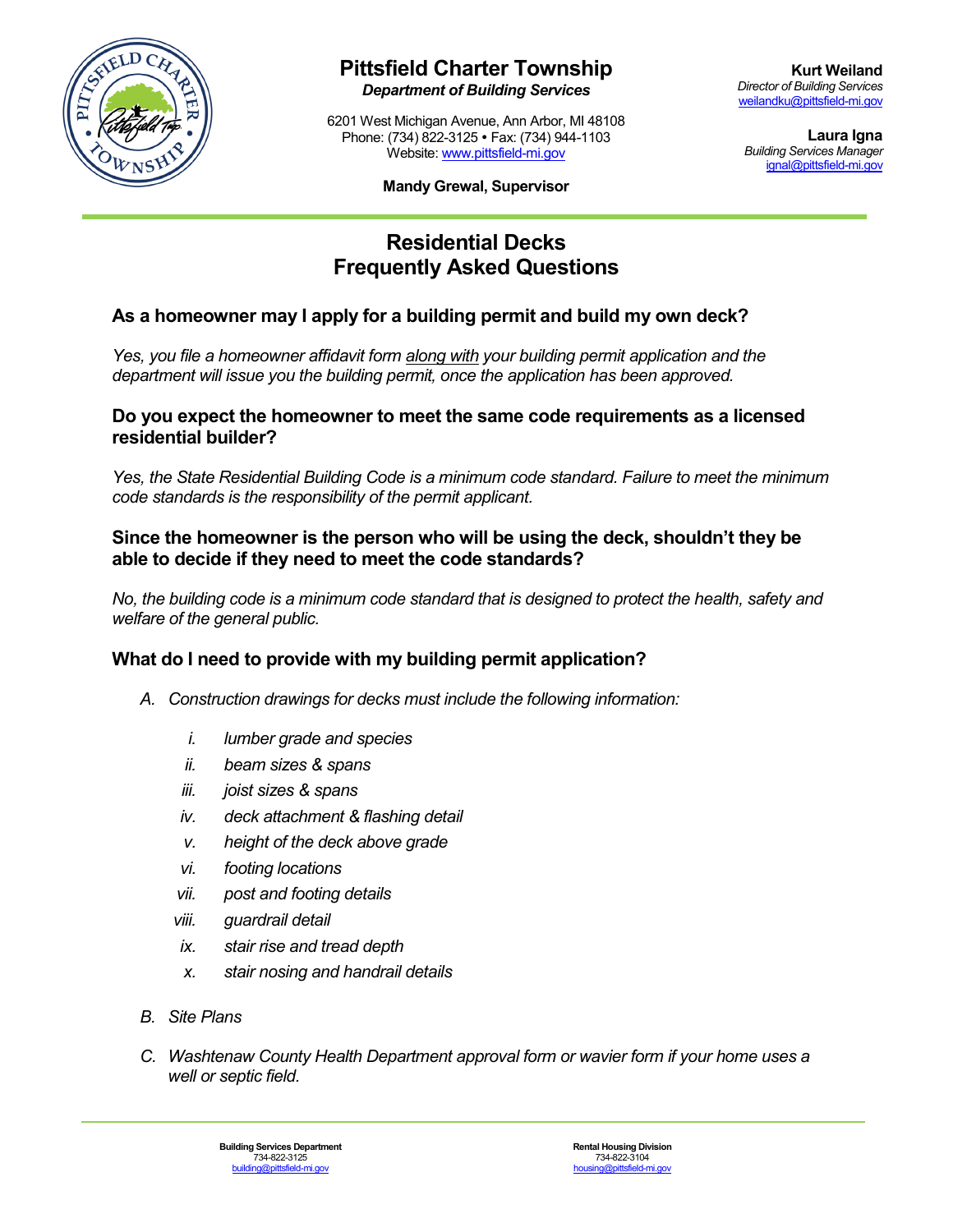*D. Homeowner association approval if required.*

*Two copies of Item A and Item B are required with one set being no larger than 11"X 17".*

## **How long does it take to process a building permit?**

*The average processing time is seven to ten business days. The applications are reviewed in the order that they are received. Please remember the old saying, "don't let your lack of planning become our emergency."*

## **Will someone call me when my permit is ready?**

*If time permits, the office staff will call the applicant when the permit is ready. You are always welcome to call and check on the status of your permit.*

## **When do I pay for the permit and how much will it cost?**

*The building permit is paid for when you pick it up. The cost of the permit is based on the improvement cost and a plan review fee. The improvement cost must include the cost of the materials and labor. If you are building the deck yourself you must assign a reasonable value to your labor. For example, a deck that cost \$5,000 would be charged \$50.00 for the permit fee and \$15.00 for the plan review for a total of \$65.00.*

## **When can I get started on my deck?**

*No work is to start until a permit has been issued and paid for.*

## **Will you call MISS DIG?**

*No, the applicant is responsible to call MISS DIG prior to any excavating. There is a three day minimum notice, call: 1-800-482-7171*

## **How many inspections will I need?**

*Most decks require only two inspections:*

- *1) A footing inspection is completed after the holes are dug and before anything goes into the hole*
- *2) A final inspection is required after the deck has been completed.*

#### *A rough inspection is required when the deck is located close to the ground (under 12")*

#### **My plan was approved and I built it just like the plan, can you still fail my deck at the time of inspection?**

*Yes, Section R105.4 of the 2000 Michigan Residential Code states "The issuance of a permit based on construction documents and other data shall not prevent the building official from requiring the correction of errors in the construction documents and other data".*